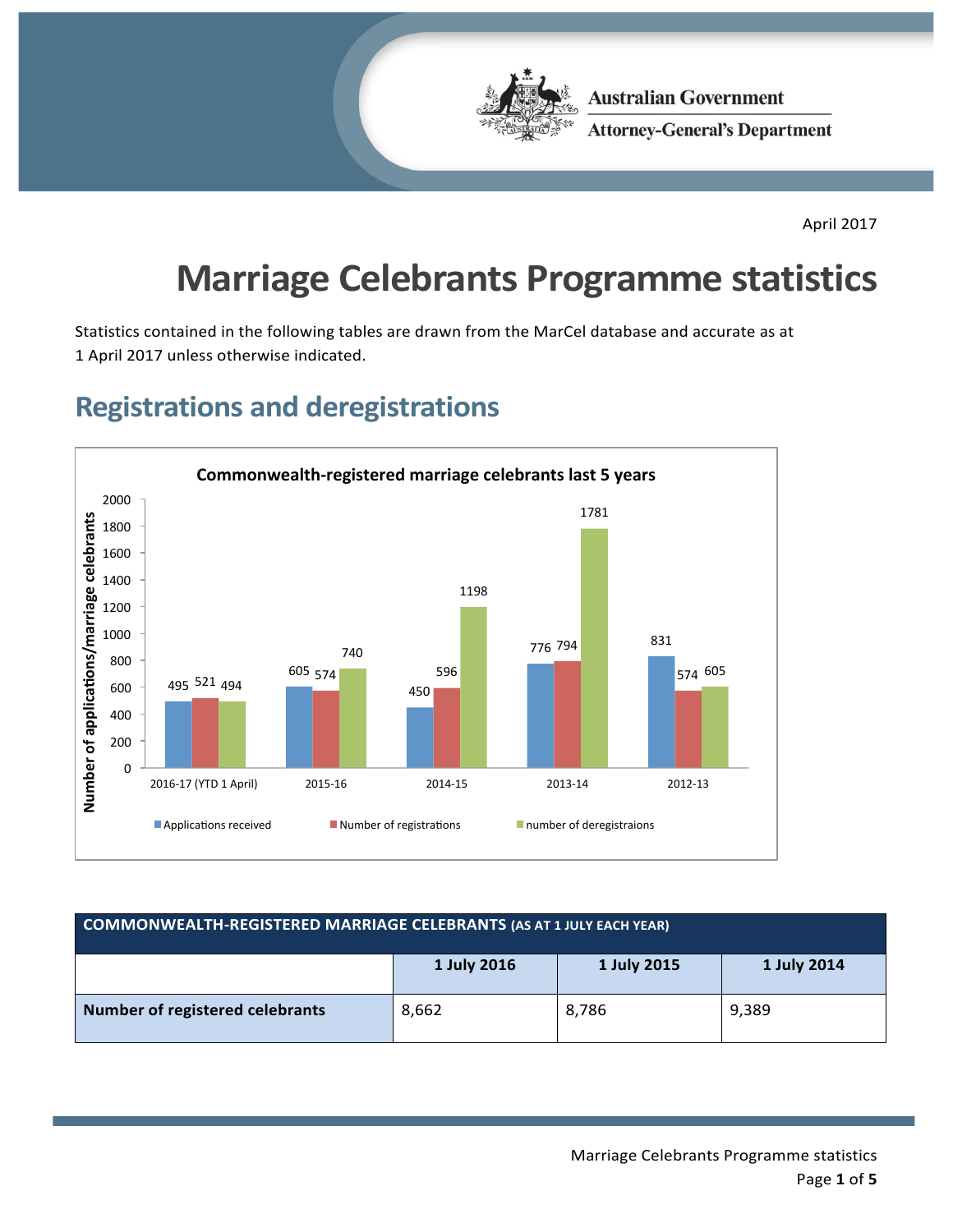| <b>APPLICATIONS</b>            |                          |         |         |         |  |
|--------------------------------|--------------------------|---------|---------|---------|--|
|                                | 2016-17<br>(YTD 1 April) | 2015-16 | 2014-15 | 2013-14 |  |
| <b>Received</b>                | 495                      | 605     | 450     | 776     |  |
| <b>Assessed - Unsuccessful</b> | 6                        |         | 4       | 27      |  |
| <b>Assessed - Successful</b>   | 521                      | 574     | 596     | 794     |  |

| <b>EXEMPTIONS FROM APPLICATION FEE</b> |                          |         |         |  |
|----------------------------------------|--------------------------|---------|---------|--|
|                                        | 2016-17<br>(YTD 1 APRIL) | 2015-16 | 2014-15 |  |
| <b>Applications Received</b>           | 1                        | U       |         |  |
| <b>Exemption Granted</b>               | 1                        | O       |         |  |

| <b>EXEMPTIONS FROM ANNUAL REGISTRATION CHARGE</b>                   |                          |      |      |  |  |
|---------------------------------------------------------------------|--------------------------|------|------|--|--|
|                                                                     | 2016-17<br>(YTD 1 APRIL) | 2015 | 2014 |  |  |
| <b>Applications Received</b>                                        | 60                       | 58   | 94   |  |  |
| <b>Exemption Granted</b>                                            | 56                       | 47   | 75   |  |  |
| <b>Exemption Granted due to</b><br><b>Application Fee Exemption</b> | 1                        | -    |      |  |  |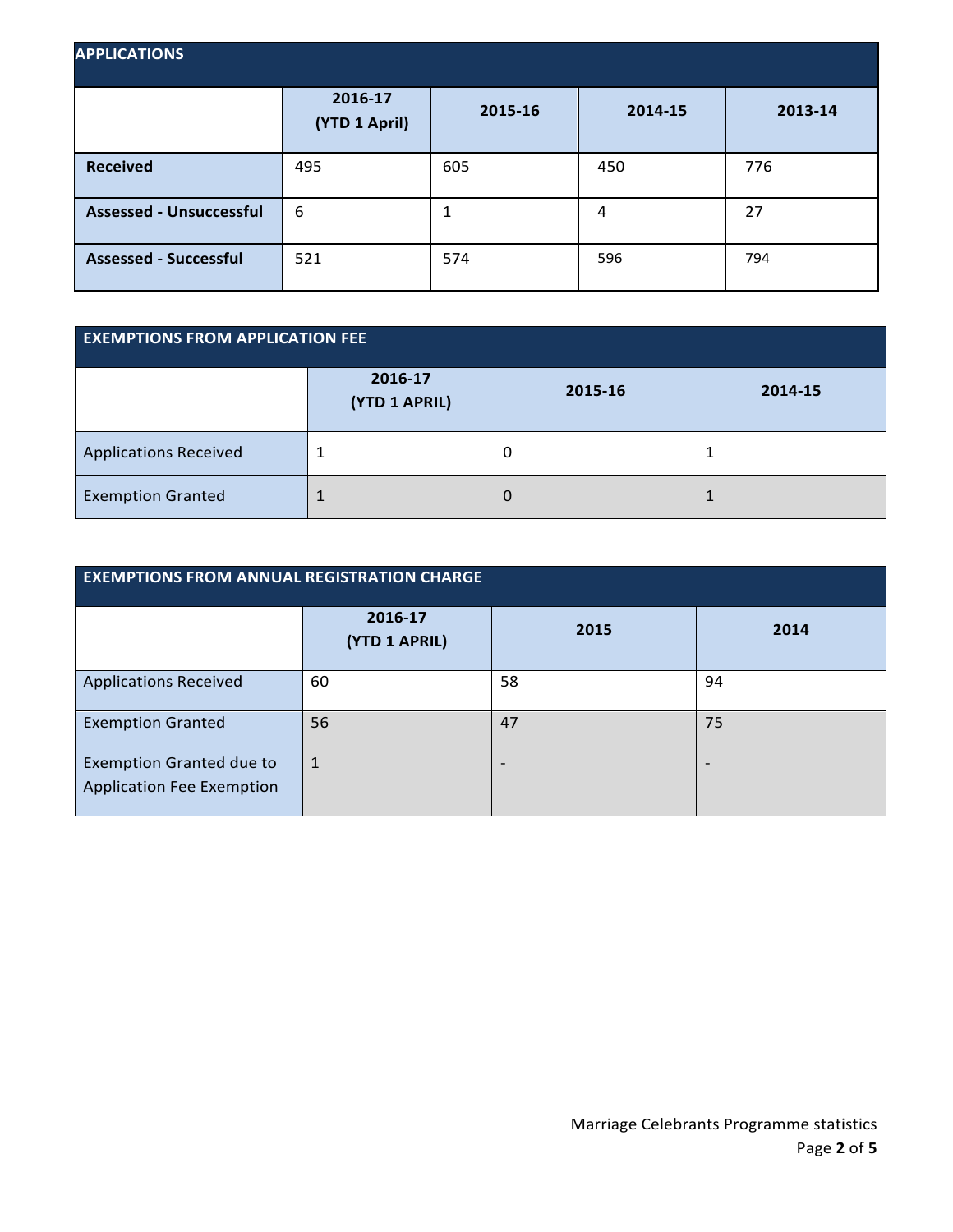| <b>DEREGISTRATIONS</b>                       |                          |         |         |             |  |
|----------------------------------------------|--------------------------|---------|---------|-------------|--|
|                                              | 2016-17<br>(YTD 1 April) | 2015-16 | 2014-15 | 2013-14     |  |
| <b>Resigned</b>                              | 301                      | 499     | 622     | 926         |  |
| <b>Deceased</b>                              | $\overline{9}$           | 5       | 20      | 43          |  |
| <b>Joined RD</b>                             | 8                        | 14      | 7       | 16          |  |
| Non-payment of annual<br>registration charge | 176                      | 208     | 542     | $\mathbf 0$ |  |
| <b>Other (disciplinary</b><br>measure)       | $\mathbf{0}$             | 14      | 7       | 796         |  |
| <b>Total</b>                                 | 494                      | 740     | 1198    | 1781        |  |

## **Enquiries**

| <b>INCOMING CORRESPONDENCE</b> |                          |         |         |         |  |
|--------------------------------|--------------------------|---------|---------|---------|--|
|                                | 2016-17<br>(YTD 1 April) | 2015-16 | 2014-15 | 2013-14 |  |
| <b>Emails</b>                  | 11,116                   | 16,857  | 23,687  | 19,565  |  |
| Letter & Fax                   | 729                      | 1,425   | 1,548   | 1,631   |  |
| <b>Phone Calls</b>             | 4,186                    | 6,430   | 6,506   | 425     |  |
| <b>Total</b>                   | 16,031                   | 24,712  | 31,741  | 21,621  |  |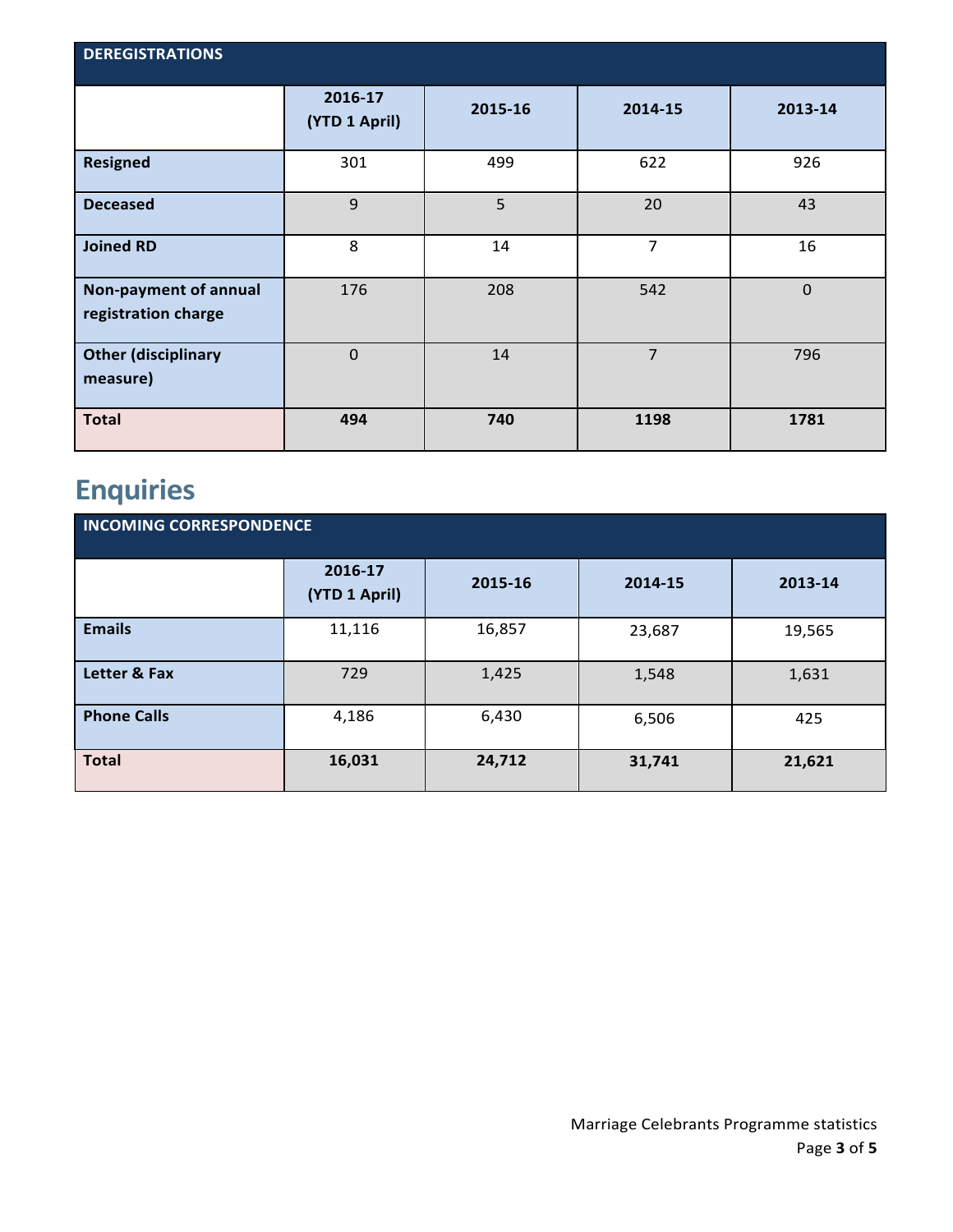### **Ongoing professional development**

| <b>OPD COMPLIANCE</b>          |                                          |                                                                              |                                                                    |                        |  |  |
|--------------------------------|------------------------------------------|------------------------------------------------------------------------------|--------------------------------------------------------------------|------------------------|--|--|
| OPD year<br>$(1 Jan - 31 Dec)$ | <b>Number of OPD</b><br>exemptions given | <b>Number of</b><br>celebrants required<br>to complete OPD at<br>31 December | <b>Actual number of</b><br>celebrants who<br>were OPD<br>compliant | <b>Compliance Rate</b> |  |  |
| 2013 OPD year                  | 217                                      | $10,611*$                                                                    | 8,251                                                              | 78%                    |  |  |
| 2014 OPD year                  | 179                                      | 8,848                                                                        | 8,298                                                              | 94%                    |  |  |
| 2015 OPD year                  | 249                                      | 8,654                                                                        | 8,155                                                              | 94%                    |  |  |
| 2016 OPD year                  | 189                                      | 8,578                                                                        | 8,169                                                              | 95%                    |  |  |

\*The way of reporting the number of celebrants required to do OPD changed after 2013 to improve accuracy. Figures used for 2013 included celebrants who were deregistered during the year, who no longer had OPD obligations. Figures from 2014 include only celebrants who were registered at 31 December, and therefore still had an obligation to complete OPD.

#### **Reasons for OPD Exemptions**

The Registrar of Marriage Celebrants may grant an OPD exemption on the basis of:

- exceptional circumstances (eg due to illness or other personal reasons) that means the celebrant is unable to complete OPD during the year
- a new celebrant's registration falls late in the OPD year such that it is not feasible to complete OPD that year, or
- a three-year OPD exemption was granted because an already-registered celebrant completed the Certificate IV in Celebrancy (celebrant had to be enrolled in the Certificate IV in Celebrancy by 30 June 2010 and had to provide evidence of enrolment by 14 August 2010).

#### **Complaints**

As at 1 April 2017, there were 19 complaints in progress.

| <b>COMPLAINTS</b>                                                     |                               |         |         |         |  |
|-----------------------------------------------------------------------|-------------------------------|---------|---------|---------|--|
| <b>COMPLAINTS</b><br><b>RECEIVED (BY TYPE;</b><br>BY DATE OF RECEIPT) | 2016-17<br><b>YTD 1 April</b> | 2015-16 | 2014-15 | 2013-14 |  |
| Statutory                                                             | $\mathbf 1$                   | 4       | 9       | 6       |  |
| Non-statutory                                                         | 21                            | 21      | 14      | 10      |  |
| <b>Total received</b>                                                 | 22                            | 25      | 23      | 16      |  |
| <b>COMPLAINTS</b><br><b>FINALISED</b>                                 | 20                            | 35      | 27      | 32      |  |